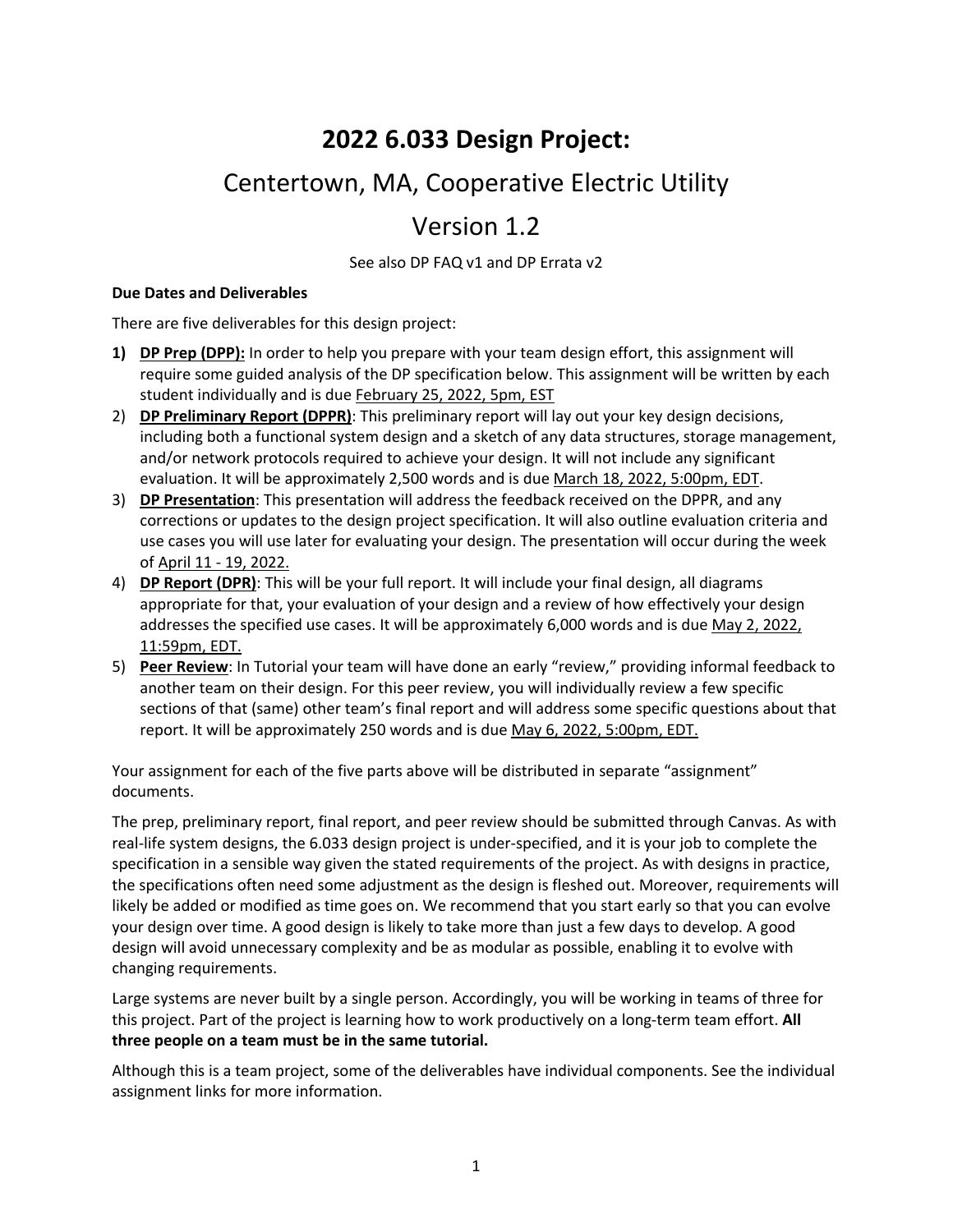Late submission grading policy: If you submit any deliverable late, we will penalize you one letter grade per 48 hours, starting from the time of the deadline. For example, if you submit the report anywhere from 1 minute to 48 hours late and your report would have otherwise received a grade of A, you will receive a B; if you submitted it 48 hours and 5 minutes late, you will receive a C.

**You must complete the three team design project components, parts 2, 3, and 4 above to pass 6.033. For the other two (individual) components of the design project, the contribution to your overall grade will be whatever grade you receive on that component. Thus, if you choose not to do one or the other of them, you will receive an F for that component only as a contribution to your overall grade.**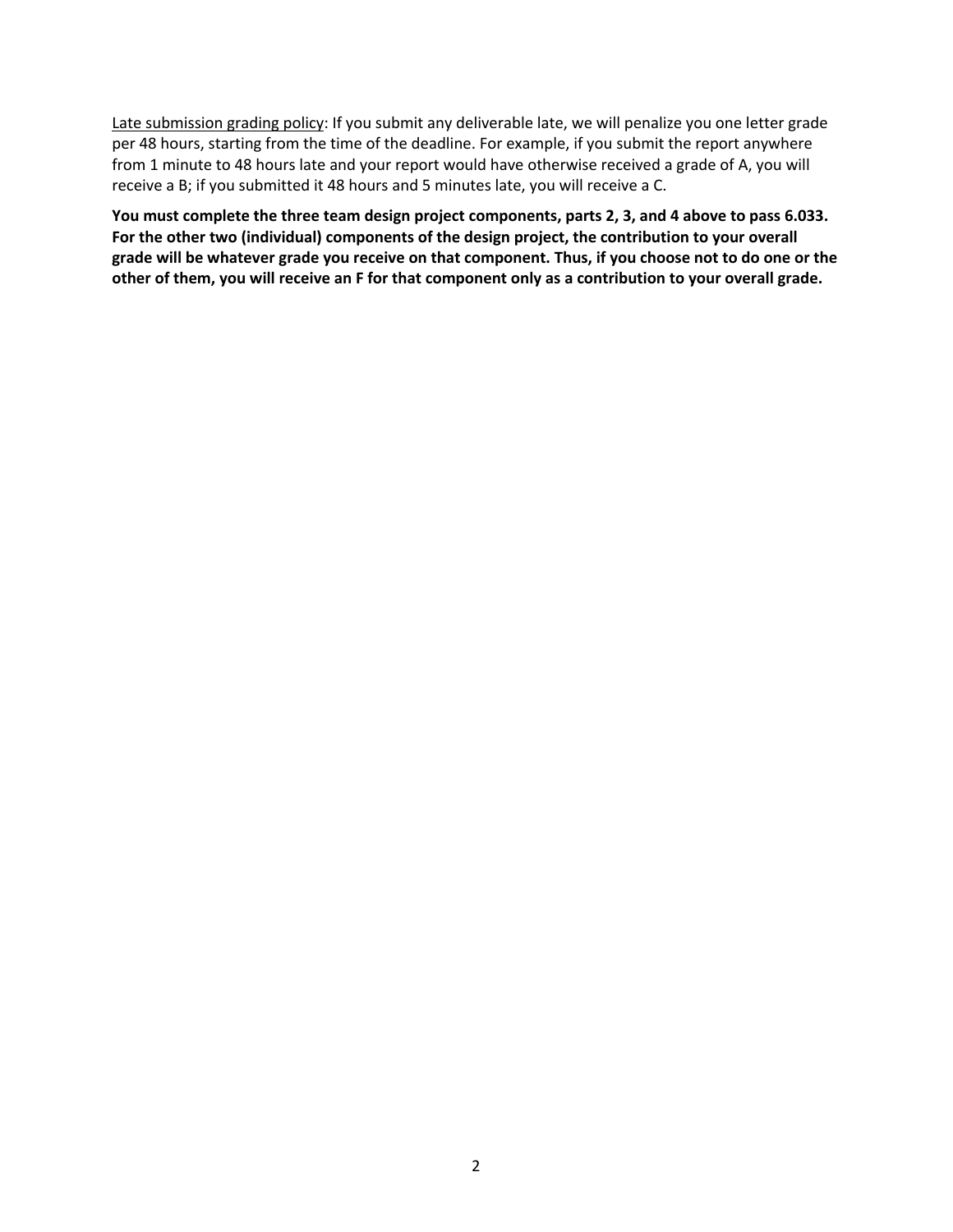## 1 Introduction

You are part of an engineering design team whose task is to design a digital management and control system for the town electric utility for the fictional town of Centertown, MA. The town operates a *municipal light company* – the Centertown Municipal Light Company, or CMLC – which is a non-profit electric utility for the town. Using municipal utilities is an established practice in Massachusetts, and unlike the commercial utilities, they serve only their local communities and are legally non-profits with no shareholders. CMLC, like many municipal light companies, is focused on controlling the cost of electricity to their residents and reducing their impact on the environment.

CMLC runs the electric plant and all the town wiring and poles, but the plant does not generate electricity. The electric plant has storage capacity to provide 12 hours of average electric consumption for the town. It is connected to the statewide electric grid and buys electricity as needed.<sup>1</sup> The cost of this purchased energy is 50% higher during peak hours (3pm to 9pm) and otherwise lower.

Homeowners in Centertown are increasingly installing solar energy systems. Many of the town offices and facilities would like to as well; in particular, the local hospital, police station, fire station, and a set of subsidized housing (low-income, elderly, etc.) apartment buildings. The town has a two-fold objective:

- 1. Make it possible for any individual solar energy system that has excess power to share that excess with others.
- 2. Enable the creation of *microgrids* to share resources and remain functional if there is a power outage in the larger system. (See Section 2.2.2 for a discussion of microgrids.) The physical layout of the microgrids will be done by the town, so they install all the wiring, smart meters, etc. and determine which facilities and buildings are part of which microgrid, but your system will provide the management control they need to make this a reality.

Your task is to design a system that will allow Centertown to meet these two objectives, while also providing stable power to all customers, enabling billing for all customers, as well as accounting for town services. Centertown should also be able to use your system to provide long-term projections of the electrical needs and capabilities of the town.

Finally, MIT researchers want to use the data that your system collects to model and predict demands over both the short and longer term, with an eye towards possible improvements for the system. Your job is *not* to handle that modeling and prediction, but to enable the system to deliver the data needed.

As you design your system, remember that this is not an electrical engineering system design problem. There are aspects of the electrical part of this system that we have simplified so that you can focus on the computer systems needed to control it.

 $<sup>1</sup>$  As an aside, the power in Massachusetts comes primarily from local power plants and hydroelectric plants in</sup> Quebec, Canada.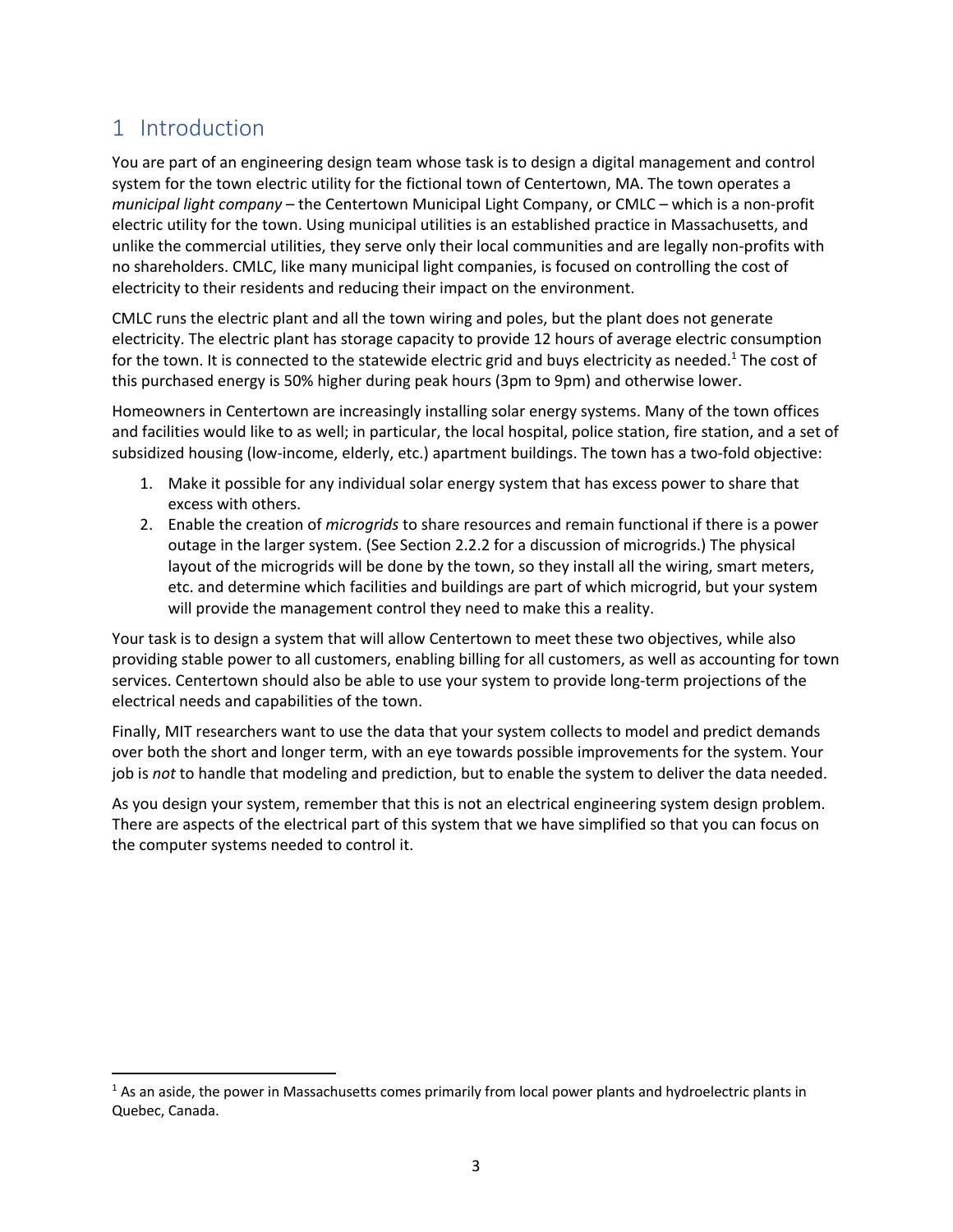

system, and lower capacity lines to distribute power around the town. The data network has lower and higher capacity components. Each edge node in the network (home, hospital, solar panel farm, etc.) is managed by a smart meter, which are grouped into a microgrid controlled by a single microgrid controller. The smart meters and microgrid controllers use a low capacity (LTE) wireless network. The central utility is on the local broadband service. Notice that the LTE and broadband services interconnect. There are many residential microgrids, one microgrid of subsidized housing apartment buildings, and one microgrid for public services. All the microgrid controllers communicate with the central utility running on a single machine.



## 2 The underlying systems

In this section we discuss the two systems present in Figure 1. The system that you are designing will utilize these systems; you are not designing these underlying systems.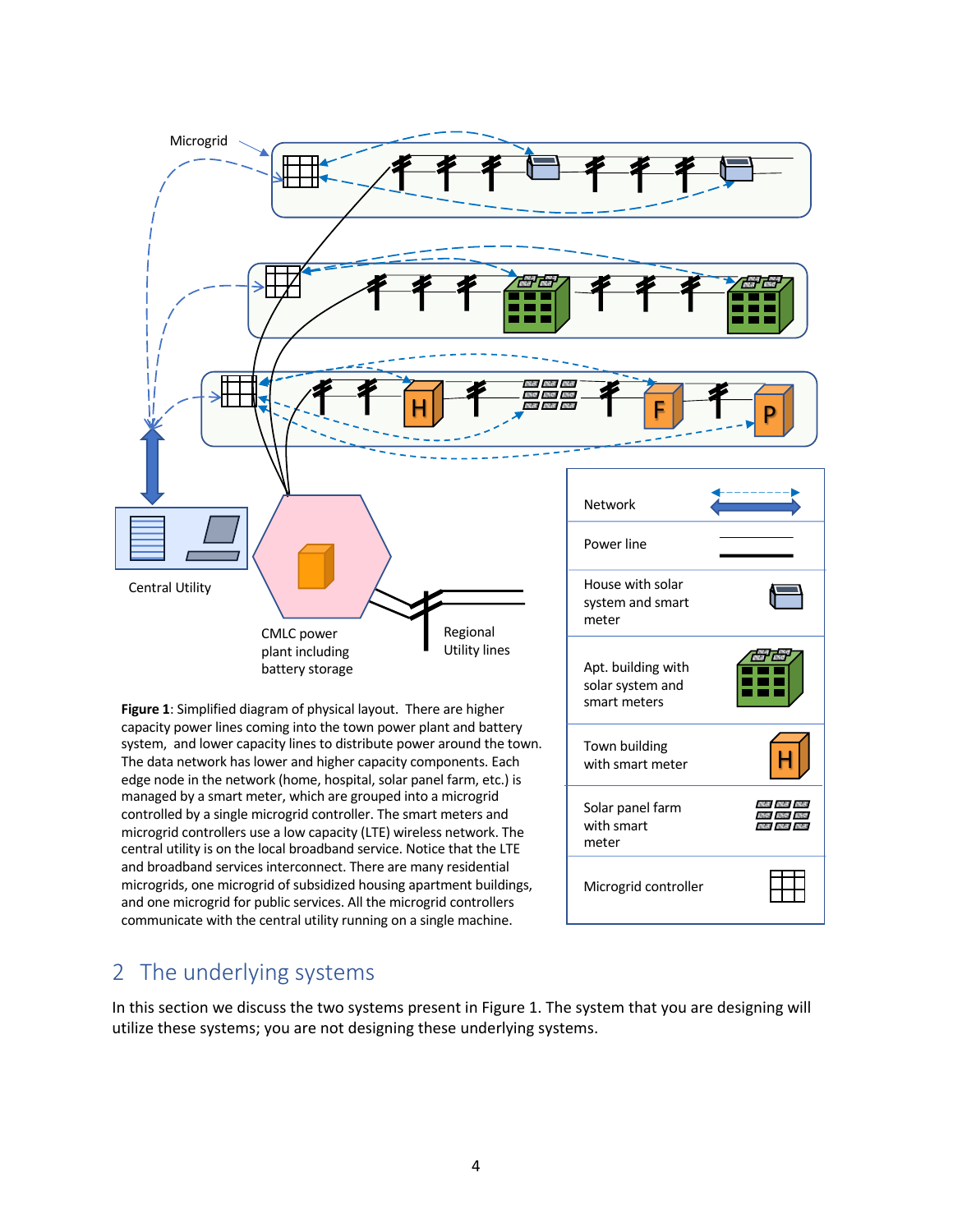### 2.1 The Electric system

There are 8,000 separate houses in Centertown, each of which has the following properties:

- A 200 amp service<sup>2</sup>
- A solar energy system that includes enough panels to fully charge its batteries in eight hours of sunlight. This system has enough battery storage to hold 24 hours of average usage. Notice that authorities report that even under overcast conditions, solar panel systems can charge with a loss of no more than 10 – 15% of their capabilities under full sunlight.
- Two smart meters (see below)

In addition, there are three subsidized housing apartment buildings, with 100 apartments each, with the following properties:

- Each apartment has a 100 amp service
- A solar panel on its roof that has enough battery storage to hold 24 hours of average use for the building.
- Each apartment and the solar panel farm on each building has one smart meter.

Finally, the town has allocated some open space to a solar farm that generates power for the hospital, police station, and fire station. Each of these three properties, as well as the solar farm, has a smart meter. Since these are critical services, in the worst case of power outages the hospital, police and fire will have the highest priority for additional power should they need it, and the subsidized apartment buildings will be next in line for additional power. See below for more discussion of this.

The buildings in Centertown are divided into microgrids. Each house is grouped into a microgrid of ten houses. The three subsidized housing apartment buildings three buildings form a microgrid, and the hospital, police station, fire station, and solar farm form a microgrid.

Because smart metering is a changing market, Centertown was able to buy slightly older smart meters for less than half the price of the more modern ones, but these present a small challenge: they measure the amount of electricity that passes through them, but not its direction.<sup>3</sup> CMLC needs to be able to provide credit for contributed electricity at one rate and charge for electricity at a different rate. So, they need to be able to understand how much electricity is flowing in each direction.

To do that, they've put two meters in each location that is both providing and consuming electricity (such as the houses): one for outgoing electricity and one for incoming electricity. This gives the town the most flexibility in setting the rates for both provision and usage of electricity differently for high and low demand times of day and the adapt them as the situation changes.

It is also important to discuss the batteries in the system. The central utility and each location of solar panels has a system of batteries. (Note that each individual apartment within an apartment building does not have its own batteries.) The batteries at each solar panel installation provide backup sustainable power when the sun is not shining. In addition, they provide an option for sharing of stored power within their own local microgrid. Since collecting solar energy is passive, it costs the collector nothing other than backup capacity to share. Each residence can set their threshold for the minimum amount of electricity below which they will not share. These can be set individually at 25%, 50% or 75%. Each apartment building will set its minimum at 50% and the solar panel farm form for the hospital, police and fire will be set at 75%. Within a microgrid that contains more than one set of batteries, if any

<sup>2</sup> An *amp* or *ampere* is a unit of how much electricity is delivered per second. 100 or 200 amps is typical of homes today in the US.

 $3$  This is a true challenge of such devices! Not something we made up.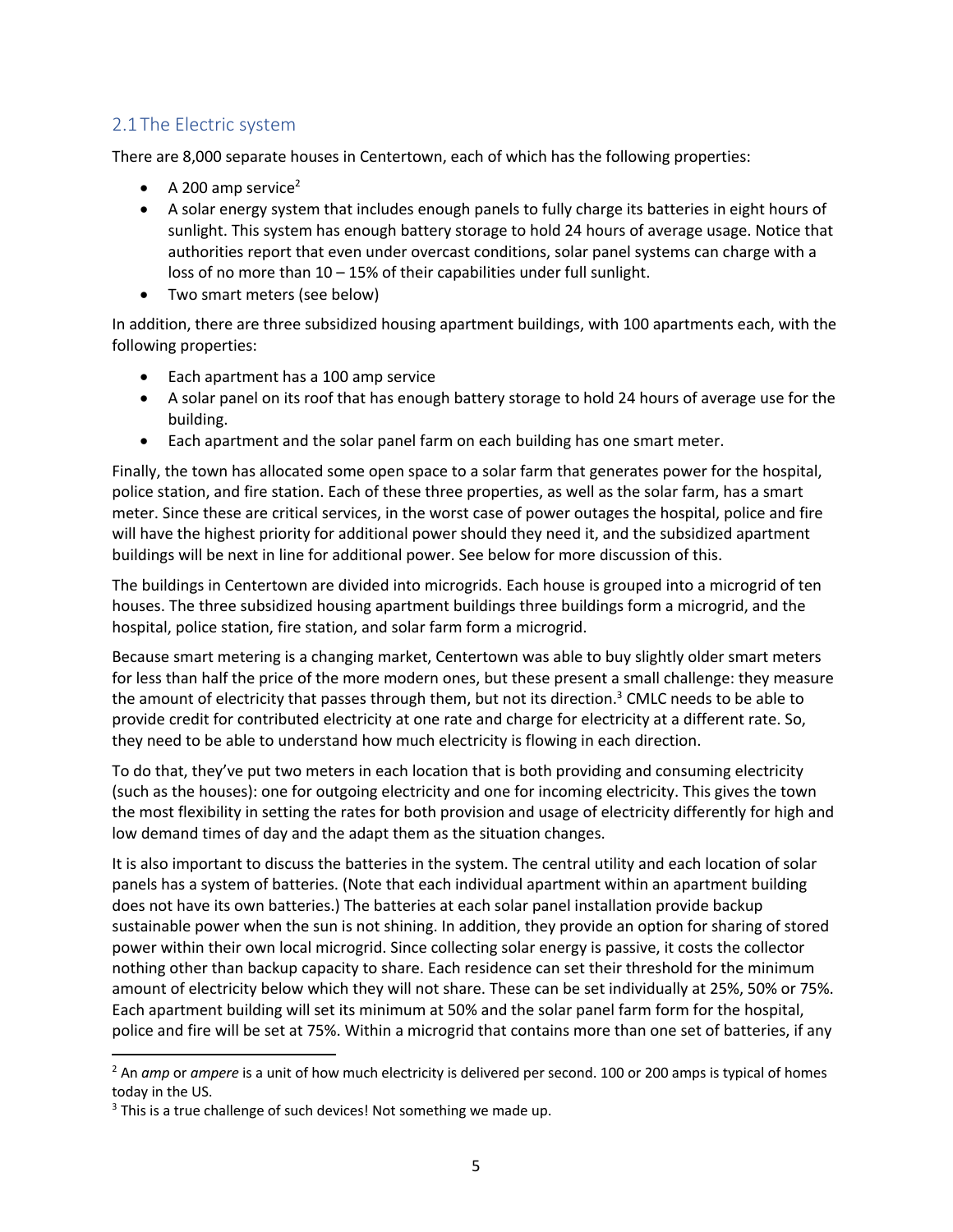of them is below its minimum and others are not, the microgrid controller will instruct the others above their minimum to share, so that all are brought to their minimum. The reasoning for this is that within each microgrid, neighbors will be helping their neighbors. There is no accounting that appears on monthly bills for this, although the central utility and researchers will want to know about it. If all the batteries within a particular microgrid are at or below their minima, any home that is running out of stored power will be purchasing it from the town.

In addition, there are batteries at the central utility. It has a capacity of 12 hours of average use across the whole town. These batteries store power, either from the microgrids or the New England regional utility, and provide power to users that may need it. When all the batteries in a microgrid are above their minima, any site's batteries that are full can supply any excess back to the town. The reverse direction smart meters will keep track of this. For providing power to the central utility, they will receive a credit on their electric bill and the town will store that power in its batteries to provide to others. In an apartment building, if power is shared with the central utility, the credits will be prorated equally among the apartments in that building. If the town batteries fall below a minimum set by the town, they will buy extra power from the New England regional grid.

The reason they have organized this all this way is to minimize cost to the town residents. By sharing "for free" within a microgrid, a group of collaborating neighbors help each other generally at no cost to themselves. For any excess power they return to the town, the town credits them with that power and they receive a comparable reduction in their power bill. Since every bill has a base level for the connection to the house, if the house provides more power back to the town than it uses, its base level bill will be reduced. A bill will never go below zero in any month. Finally, from the perspective of the central utility, it is working to keep prices for the residents as low as possible. The least expensive power it receives is that from the residents. The second level of pricing is to purchase power from the New England regional utility at low-rate times. The most expensive is to purchase power during peak hours, so it must predict its overall costs to set monthly rates ahead of time and to plan how best to manage its resources. Your control system will enable this functionality but will not be doing the actual rate setting.

### 2.2 The basics of the management system

At a minimum the town needs to know exactly which location is consuming or providing electricity and the time of day, to allow for the low- and high-demand times of day. To do this they propose a tiered system including smart meters, microgrid controllers, and a central utility.

#### 2.2.1 Smart meters

Each smart meter contains two tables – the history log and the event log – that collect many records with a single structure discussed below. In addition, each smart meter can be configured manually (at initialization time) to initiate transmission of its records itself one a minute or not. This is chosen by the homeowner with a manual switch. If record transmission is not originated by the smart meter, the microgrid controller will need to request such records on some schedule that you will need to determine. The acknowledgement of the **initialize** will include a report of which choice has been made by the homeowner. The central utility and microgrid controllers also understand these same data structures. The protocol available to you is a simplified version of the ANSI C12 protocol. It has eight basic commands:

- **Initialize:** boot or reboot
- **Stop:** shutdown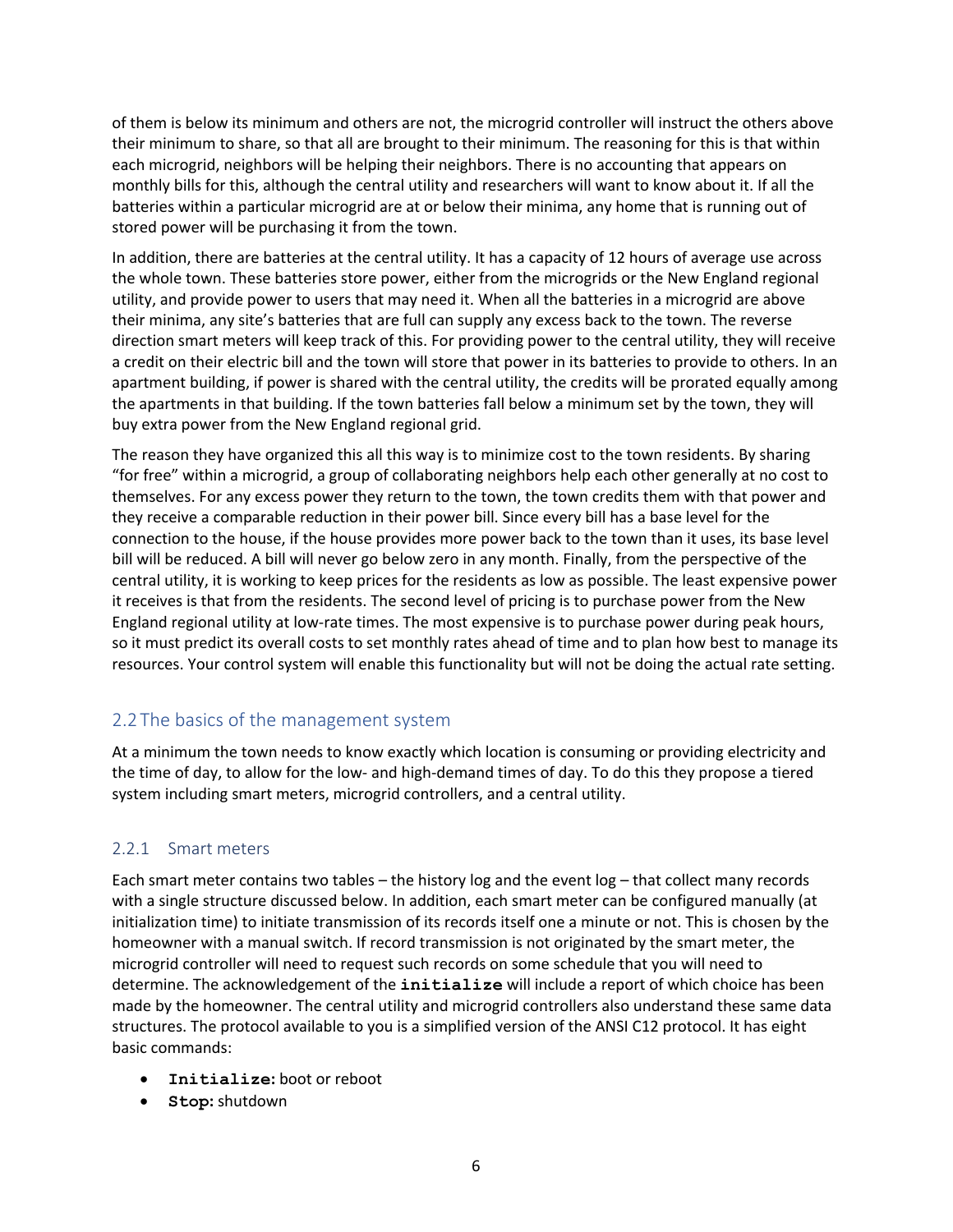- **Get:** retrieve specified data from the receiver of the command, this may be to request all data or a subset of the data
- **Put:** deliver specified data to the receiver of the command.
- **Isolate:** operate disconnected from the rest of the system
- **Aggregate:** this takes arguments including a flag for lossless vs. lossy aggregation and an optional duration of aggregation.
- **Deaggregate:** this returns the smart meter to no aggregation of transmitted data.
- Share power on: turn on power sharing within the microgrid. This command must be sent to each individually to each smart meter that needs to be notified of it.
- **Share power off:** turn off power sharing within the microgrid. This command must be sent to each individually to each smart meter that needs to be notified of it.
- **Reduce power on: reduce power demand**
- **Reduce power off:** stop reducing power demand
- **Acknowledge:** acknowledge each specific operation. In the case of get and put, acknowledge how much data of which type was exchanged. In the case of **initialize** report whether the smart meter will push data out or not and the threshold of the batteries, if the meter is attached to a solar panel system.

The town has assigned each element of the management system a unique, static IP address, and keeps records in the central facility of the location and function of each element, the directionality of each smart meter, and meter ID for each meter.

The types of repeatedly collected data that are particularly important for this system are:

- **Power generation** per 15 sec. period.
- **Power stored** at regular intervals, collected every 15 secs.
- **Power through the meter** (remember each meter measures in one direction) per 15 sec. period
- **State:** running disconnected from the power net, running on the power net, shutdown, initialized, aggregating data or not. This data is recorded at each state change.

The first three types of information are all collected in the history log, while the last is in the event log. A history log record has the following format (total number of bytes 36 bytes each):

| <b>Field name</b> | <b>Field size</b> |
|-------------------|-------------------|
| record type       | 8 bits            |
| lossy aggregation | 8 bits (on/off)   |
| record ID         | 64 bits           |
| meter ID          | 64 bits           |
| account number    | 16 bits           |
| start time        | 32 bits           |
| end time          | 32 bits           |
| Reading           | 64 bits           |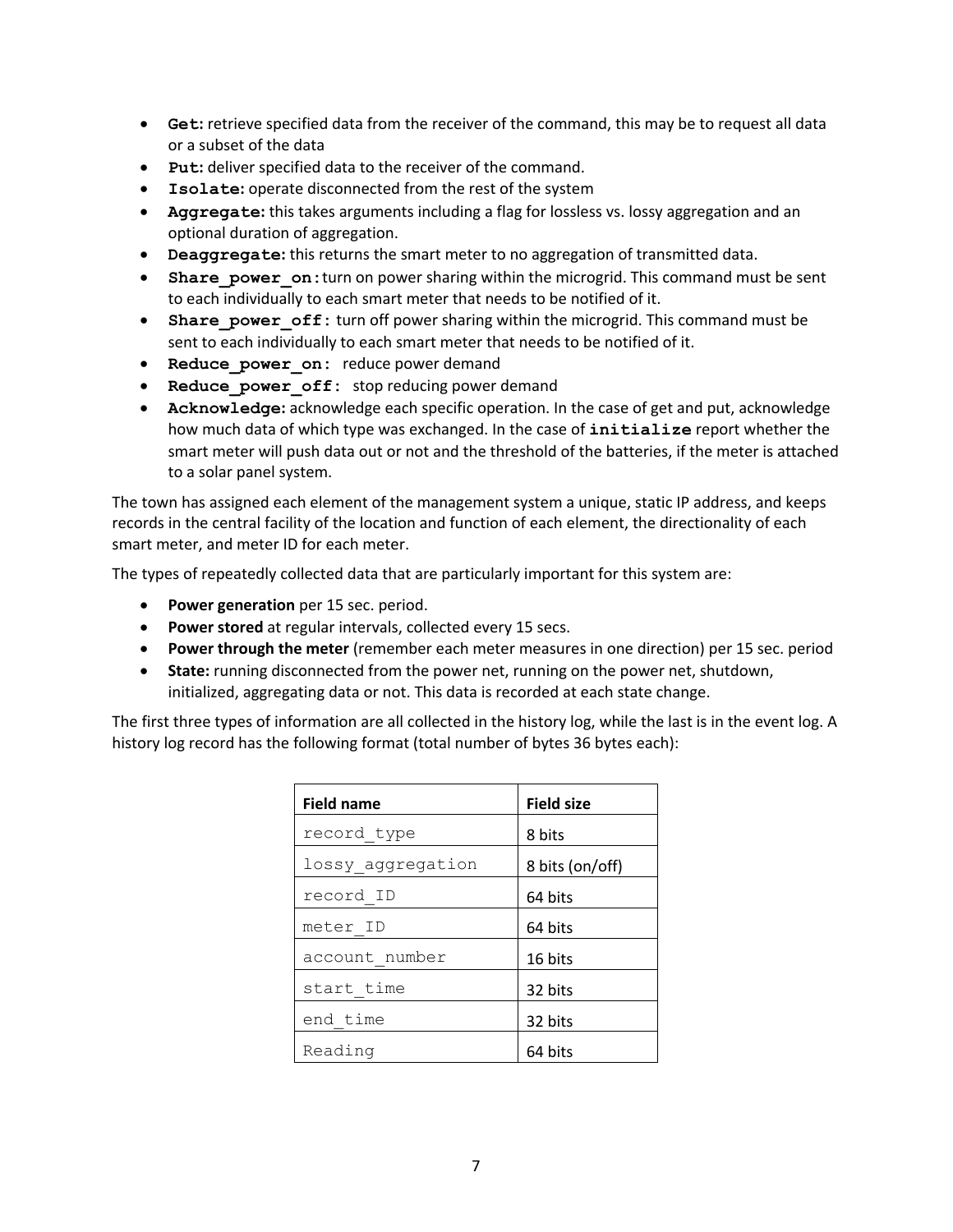An event log record has the following format (total of 24 bytes each):

| <b>Field name</b> | <b>Field size</b> |
|-------------------|-------------------|
| previous state    | 16 bits           |
| new state         | 16 bits           |
| record ID         | 64 bits           |
| meter ID          | 64 bits           |
| time              | 32 bits           |

Each meter has 64GB of storage and will only delete accumulated data from its storage once it has an acknowledgement back from its microgrid controller confirming exactly what happened. In addition, each smart meter has a rechargeable battery that will allow it to keep operating for up to 48 hours.

Since the smart meters is the source of the bulk of the traffic on the network, there may be reason to aggregate data before it is sent. To do this, there are two forms of aggregation to be considered, lossless and lossy:

- The lossless algorithm takes all records in consecutive that are identical in all fields except their time and consolidates them into a single record over the longer period of time.
- The lossy algorithm available in the smart meters takes a simple average over every 10 readings. The town is aware that this leads to loss of detail and wants to minimize the use of this algorithm, understanding that sometimes it may be necessary.

A smart meter will not use either algorithm unless instructed to do so by its microgrid controller, which will use the aggregate command to instruct the smart meter.

In addition, if the smart meter finds that it is running out of storage it will independently apply the lossless aggregation to all its stored data. It is expected that it will never run out of storage under this condition.

Note that below we will discuss aggregation in the microgrid controllers.

Finally, as discussed above since there will be sharing of power within a microgrid, each smart meter will be responsible for notifying its battery system, if it is attached to one, to instruct it (upon receiving instructions from its microgrid controller) when to share electricity within the microgrid and when to stop.

#### 2.2.2 Microgrid controllers

At the mid-level of the system are the microgrid controllers. See Figure 2 for a blow-up of a sample microgrid. They have a number of functions:

• A microgrid controller collects data records from its smart meters and passes that information to the central utility. It may pass a complete set or a partial set. The controller can issue commands to the smart meter – for example, aggregate, deaggregate. Moving data from a smart meter to the controller can be done with a put issued by the smart meter or a get issued by the controller. The same is true for transferring records between the microgrid controller and the central utility. It has 64GB of storage.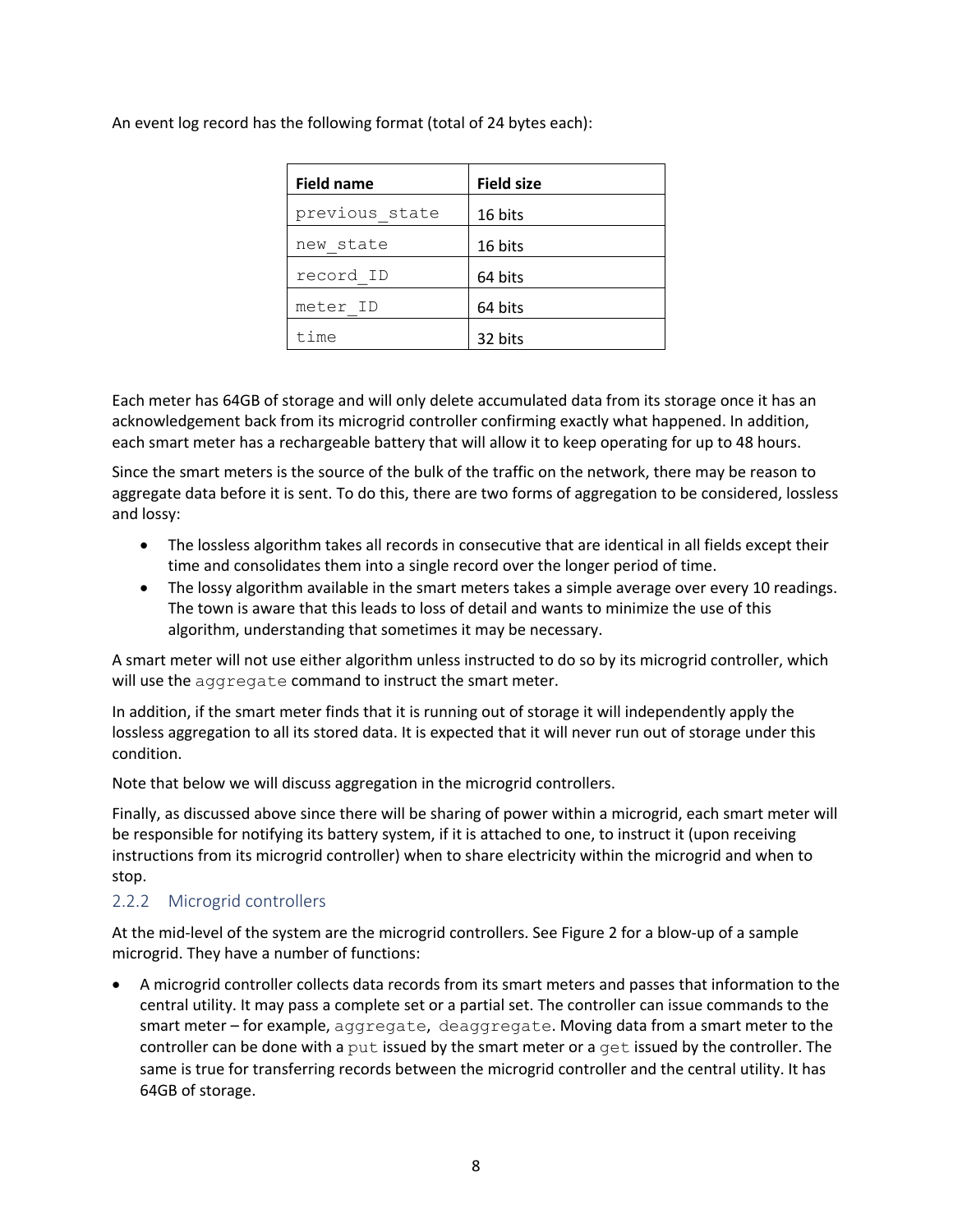- A microgrid controller will receive communications from the central utility either to use for its own management of the local microgrid or to forward on to the smart meters in its microgrid. Examples of these will include: (1) Aggregate data, (2) Reduce demand on the public utility, (3) The public utility is offline, so the microgrid must operate in isolation in terms of energy sharing. Your design will need to include a specification of all such useful communications between the central utility and microgrid controller, so that the microgrid controller can do its job.
- A microgrid controller is responsible for the collaborative sharing of power within the microgrid. To do this, along with the actual delivery of electricity to meet demands, the controller should keep track of provided energy from an edge node to others, so that there is neither credit for electricity provided or charge for electricity used that remains in the microgrid. The scheme for this was discussed above in Section 2.1, but the microgrid controller must issue the instructions to the smart meters to make this happen. This capability may require collecting data from the various smart meters about their current status (how much electricity is stored in the batteries) and/or current demand. In terms of local power management, to do this, the microgrid controller has built-in smart meter functionality as well. Your design will include making this happen.
- A microgrid controller is also responsible for allowing the microgrid itself to continue operation if all power is lost with the central utility. If the central utility's data communications remain operational the microgrid controller will receive notification of this from the central utility, but it will also have a sensor (smart meter capability) to recognize if it is offline with respect to provision of power outside the microgrid itself.
- A microgrid controller may be instructed by the central utility to aggregate data. This is likely to occur when there has been a network outage and the amount of data to be sent from the microgrid controllers to the central utility is more than the central utility can receive and handle without loss or significant delays. This is discussed further below.

As discussed above in Section 2.1, each battery system will have a battery system minimum amount stored set for it. A homeowner's choice about this setting may be influenced by a combination of altruism for their neighbors and opportunities to gain more credits on their utility bills, among other things.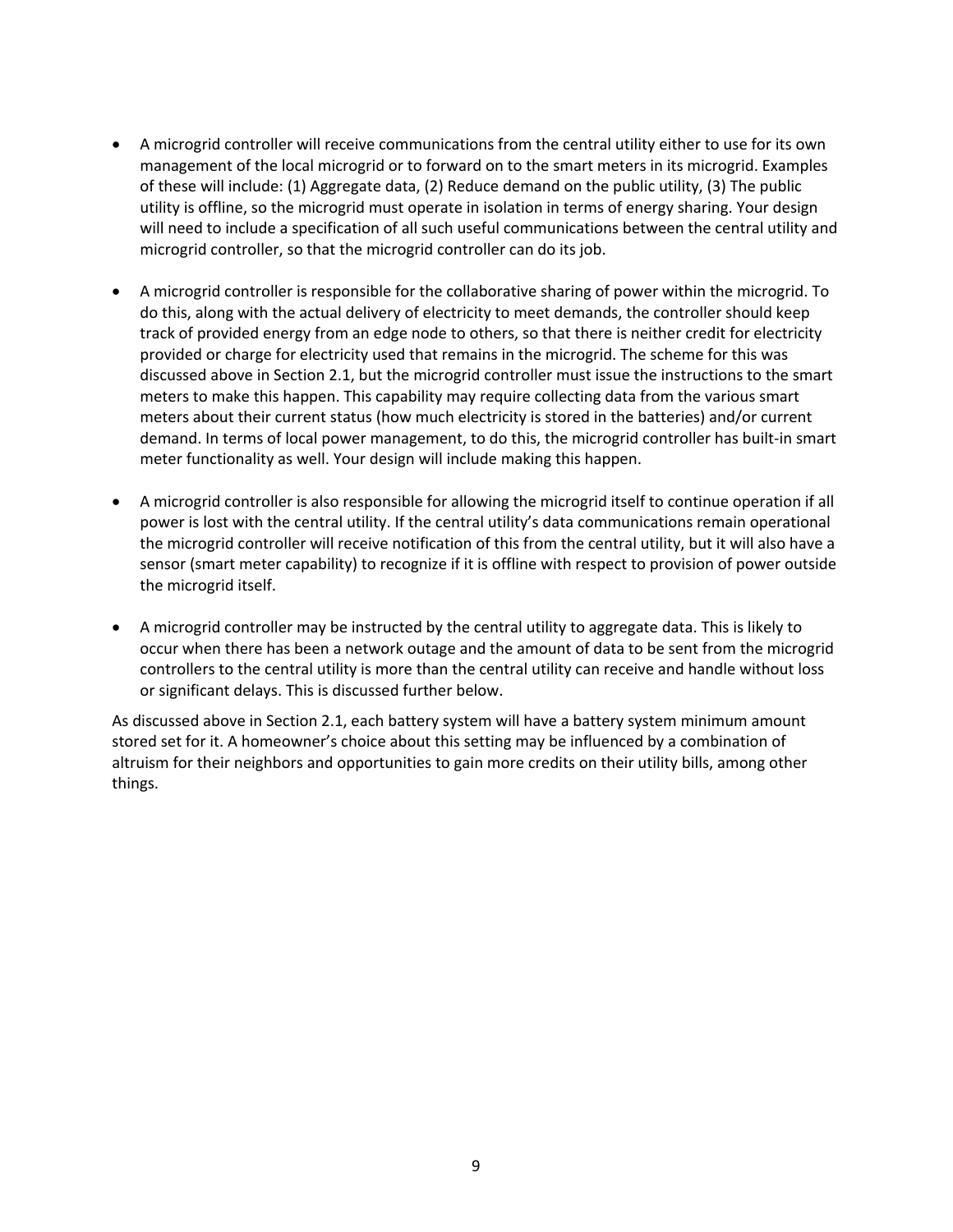Each microgrid controller will have 64GB of storage on a single processor machine. As discussed in Section 2.2.4 below it will also have an LTE radio supporting 10Mbps each direction and maximum of 2GB per month. In addition, each microgrid controller will have a rechargeable battery that will allow it to run for up to 48 hours.



Figure 2: A microgrid. Each house has solar panels, batteries, and a smart meter. It is connected to the power lines, which form a local loop with a connection to the central power utility. A microgrid controller controls it and communicate with LTE to both the individual smart meters and the central utility

suggestion of an alternate approach here.

You will need to design the control structure (e.g., threads or processes) as well as storage management for the

microgrid controller. You will need to think about which data that otherwise might pass through the microgrid controller will be needed to make decisions and manage the microgrid itself as well as the interface with the utility. Finally, you will need to identify the complete but minimal set of messages that the microgrid controller will need to be able to receive from the central utility to do its job.

#### 2.2.3 The central utility

The central utility will run on a single centralized system to collect information from the microgrid controllers, which in turn collect information from the smart meters, do the billing, understand when they need purchase power on the spot market, and do any long-term planning about the whole system. As mentioned, the central utility produces the monthly bills with accounting for all the energy it has provided to each location and received from each location including time of day, to allow for differential billing rates for different times of day. On a regular basis it will also need to provide to the microgrid controller the billing rates for each time period.

The central server has an 8-core 2.6 GHz Intel processor, 256GB RAM, and 2 TB of storage. As discussed below it will be on the broadband network.

The central server will also be the locus of decisions about priority for receiving additional electricity during over-utilization or under-supplied periods. For example, due to a sustained heatwave, there may be increased demand for power within the town and decreased availability from the external sources because of demand across the region. If there is significantly high demand for power and reduced

With respect to records stored on a microgrid controller and transmitted to the central utility, again aggregation may be necessary if either storage or network capacity is overloaded. The microgrid controller is provided with the same types of aggregation as the smart meters. Because at least some of the microgrid controllers are heavily loaded, especially the one for the subsidized apartment buildings, the town is concerned that you minimize the work on the microgrid controllers. They also realize that it is possible that some other lossy algorithm than averaging might prove more useful. This is not critical to the design, but because the microgrid controllers are programmable, they are open to a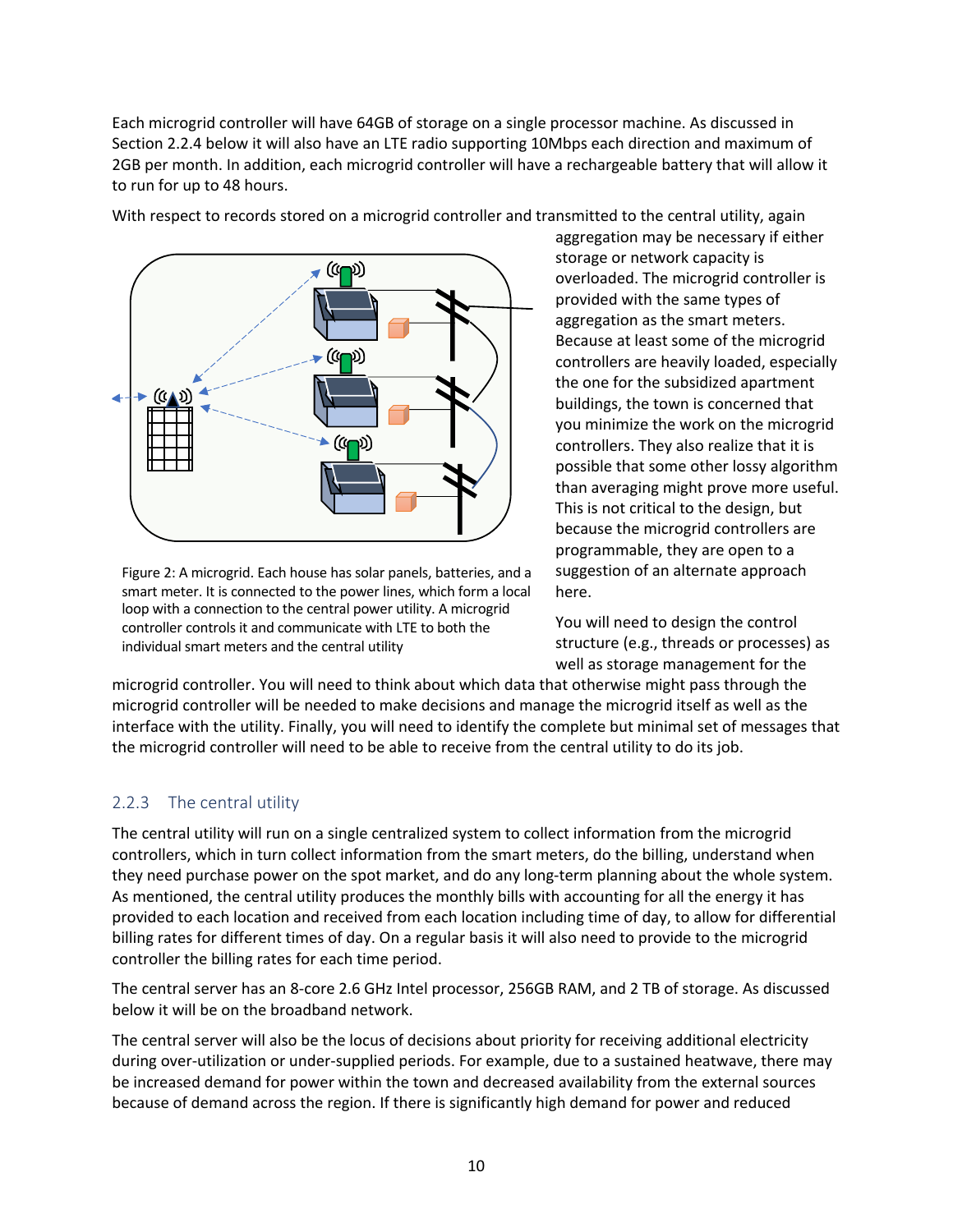availability from the external grid, the utility will give highest priority to the microgrid for the hospital, and police and fire stations. Its second priority will be the microgrid of town housing in subsidized apartment buildings, with the lowest priority to the individual residences. Note above that within a microgrid under microgrid control power may be shared unequally based on personalized priorities.

There are two kinds of longer-term challenges to the central system. The first is that for long-term planning, the utility management team will need monthly, quarterly, annually, and 5-year rolling period information about patterns of usage. The second use of the data is the MIT researchers who want to learn and predict all sorts of micro-level and macro-level behaviors and demands on electricity. For that they need the most fine-grained data possible. Any lossy aggregation will have a negative impact on their ability to learn about the behaviors of the customers.

#### 2.2.4 Networking

There are two types of data networks used in the system. The smart meters and microgrid controllers are only on the local cell-phone LTE phone service. To save money for its customers, the town has contracted with the cell phone company for each smart meter and microgrid controller to have the following service: 10 Mbps in each direction (download and upload) with a maximum capacity of 2GB per month. The cost is \$10 per line, which is all the town feels they can add to the customers' bills.<sup>4</sup> Since the smart meters and microgrid controllers are only on LTE, they are limited by it both for incoming and outgoing traffic. For the hospital, police station, fire station, and solar panel farms this may not be an issue, but for the homeowner with two meters or the subsidized apartment dweller with one meter, it will be important to keep costs down. We raise this issue because there are options to pay more for increased monthly caps and higher speeds, but the town has decided not to choose those options in consideration of the residents of the town. At the same time, the town is worried about this decision. Especially for the microgrid supporting the subsidized housing, they ask your advice on the network capacity for the microgrid controller.

In addition, the central utility will have Internet connectivity through the local broadband company. This will be a fixed price and will provide 200Mbps for \$100.

Notice that in this section we are considering the *data* network, but above we discussed the electrical network. The data network is used to control aspects of the electrical network, but each can fail independently. Thus, if part of the power network fails (a tree falls on a wire), the controllers involved will need to be notified by the data network if possible. If the data network fails (from personal experience Comcast fails occasionally, independently from power failures), the power grid will continue to provide power, but one or another part of the control system may be unavailable.

## 3 Your challenge

Your challenge is to design the aspect of the management for the whole Centertown Municipal Light Company that provides all the necessary storage, management, and communications among the smart meters, microgrid controllers, and central utility. As you are learning in 6.033, this involves a coordinated storage system among these devices, management of the computational resources, especially on the microgrid controllers and central utility, and effective utilization of the communications capabilities (i.e., networking). It also includes designing the commands exchanged

<sup>4</sup> The wireless company actually supports more expensive, higher capacity services (this is real), but in order to minimize costs, because they believe it is feasible, they have chosen the lowest option. This cost is passed directly through to each customer.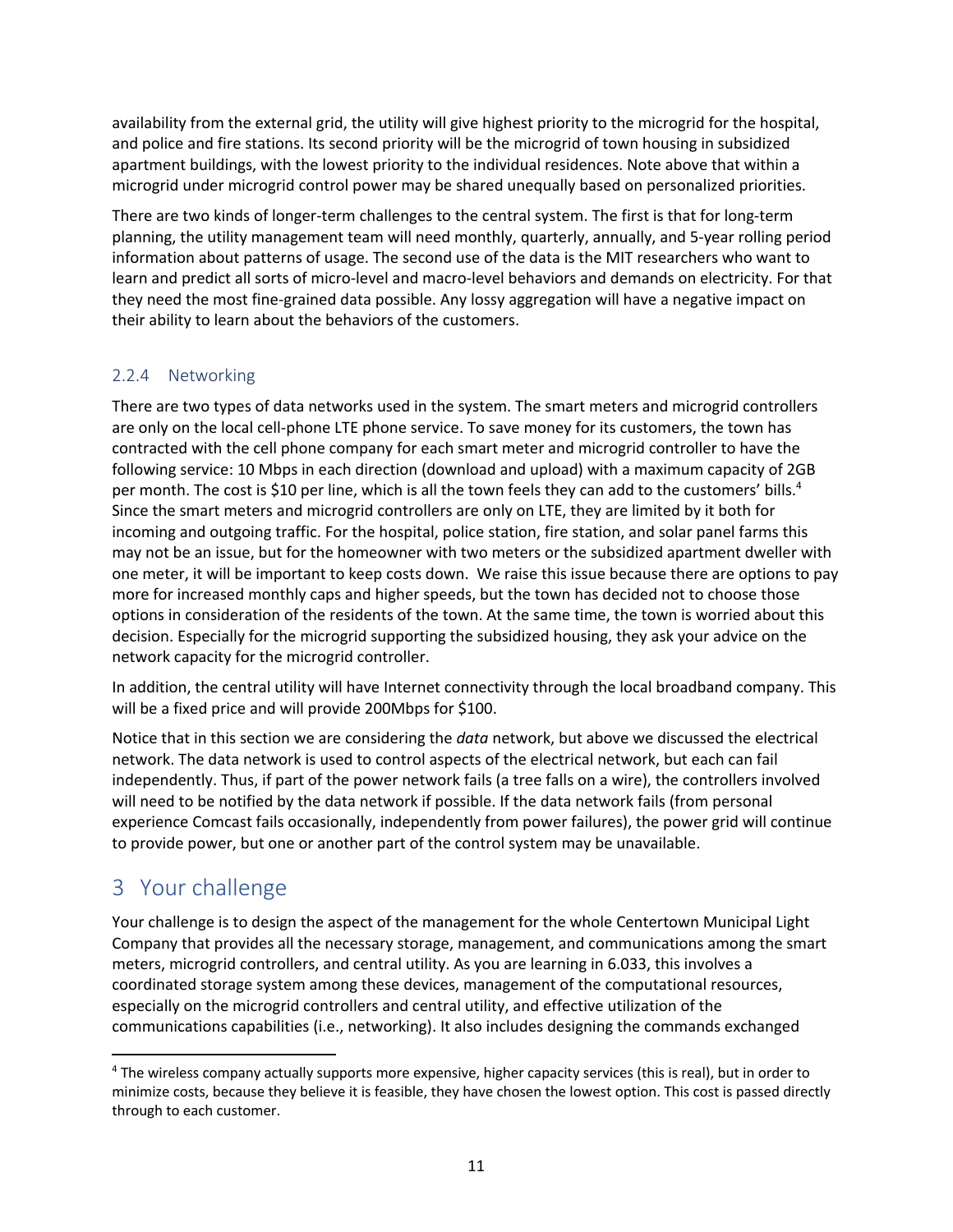between the central utility and the microgrid controllers and utilizing of the pre-defined set of commands between the microgrid controllers and smart meters. The town cannot afford any more hardware or otherwise upgraded services with the one possible exception of the network service for the subsidized housing microgrid controller, so you must do this within the bounds set out in the sections above. Note that the smart meters are not a resource you can (re)design, but the microgrid controllers and central utility are programmable.

Before you start you may want to think about the following questions, to help guide your design:

- 1. Who is impacted by your system? In what ways are they impacted?
- 2. What functions should the system provide for them?
- 3. Besides those functions, do they have other concerns or interests that should be considered in the design?
- 4. Are there goals of the system that cannot be perfectly satisfied simultaneously? If so, how will you balance those goals?

As you begin to think about your design to achieve those goals, consider the resources you have available, including but not limited to storage, CPU capacity, and network bandwidth. In both the microgrid controllers and central utility, you may also be able to parallelize functionality through virtualization, at some cost. In the end, you will need to justify both the benefits and costs of the design choices you make. Examples of these costs could be in the form of dollar costs, less accuracy, less speed, or other negative impacts; you will need to consider who takes the burden of those costs.

### 4 Use cases

To help you both ground your design and to demonstrate its effectiveness, you must consider at least the following use cases. You are encouraged to add your own use cases as you see fit to further confirm your design choices.

### 4.1Normal operation

In this use case, the system is running under normal load, with enough sunlight to keep the residential batteries at 75% on average. Because behaviors are statistical, even in the normal scheme of operations, on average in each day, one home in each residential microgrid will require enough energy to drop its stored power to 25%. In this case, all systems remain operational. In addition, the microgrids of the subsidized housing apartment buildings and municipal buildings are generating enough power for their microgrid demands. All administrative functionality should continue as normal.

#### 4.2 Extreme power demand

The temperatures soar to at least 100° F for a week straight, with cooling only to 80° F at night. Especially in the public housing buildings, there are many residents with health problems and in need of both steady power (e.g. to operate medical equipment) and need for air-conditioning. The demand for power in those apartments doubles, whereas for the hospital, police, and fire, although they need more air conditioning, that amount of power is only an increase of 5%. For the individual residences, the demand rises by 20% during the daytime 12 hours and then drops to 5% for the nighttime hours. Throughout this heat wave it is sunny the whole time.